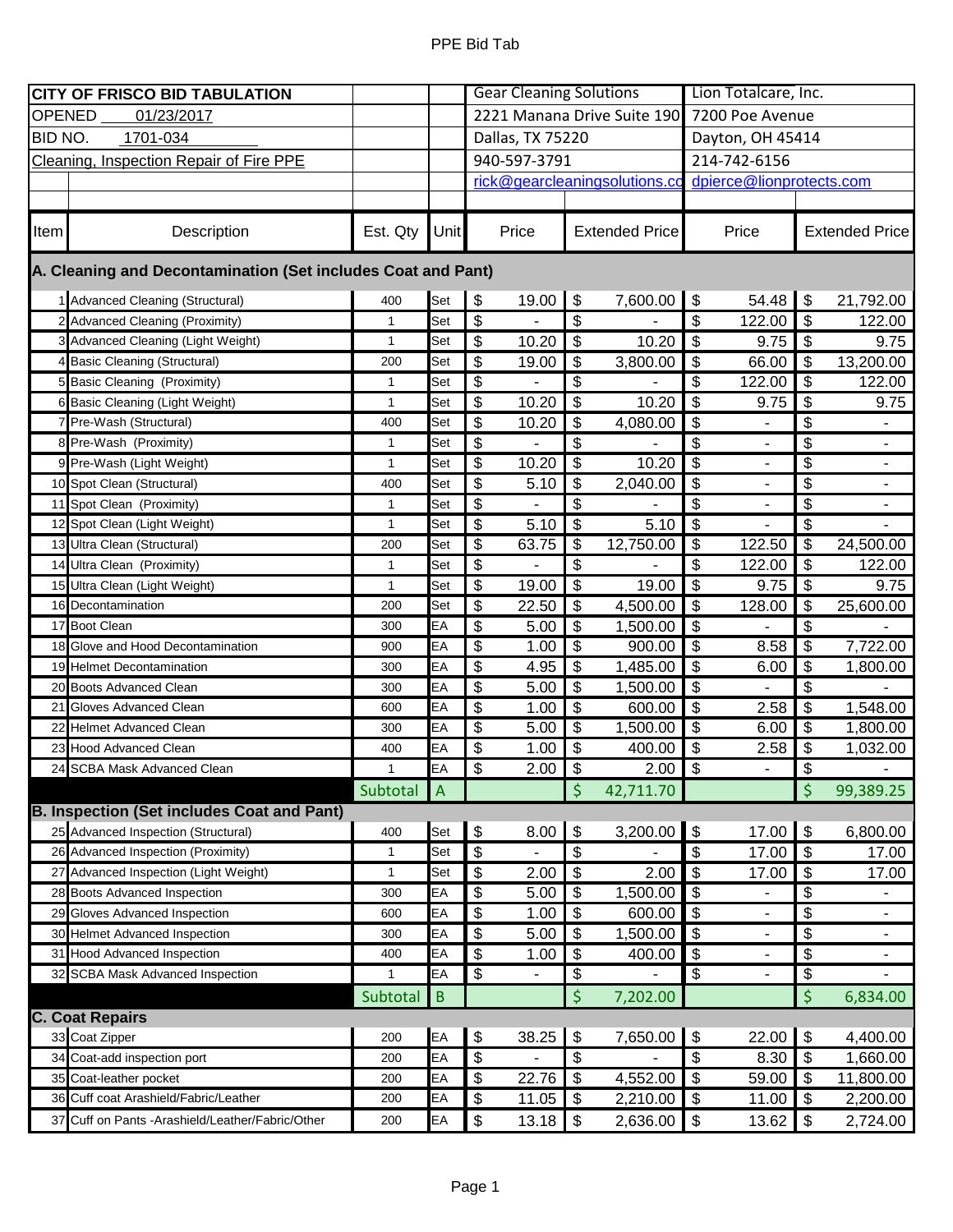|    | 38 Flashlight pocket                                     | 200        | EA       | \$                         | 14.87          | $\boldsymbol{\mathsf{S}}$              | 2,974.00                          | $\boldsymbol{\mathsf{S}}$              | 39.00           | $\boldsymbol{\mathsf{S}}$                             | 7,800.00              |
|----|----------------------------------------------------------|------------|----------|----------------------------|----------------|----------------------------------------|-----------------------------------|----------------------------------------|-----------------|-------------------------------------------------------|-----------------------|
| 39 | Leather elbow patches                                    | 200        | EA       | \$                         | 14.87          | \$                                     | 2,974.00                          | $\boldsymbol{\mathsf{S}}$              | 11.39           | \$                                                    | 2,278.00              |
|    | 40 Mic Loop                                              | 200        | EA       | $\boldsymbol{\mathsf{S}}$  | 10.63          | $\boldsymbol{\mathsf{S}}$              | 2,126.00                          | $\boldsymbol{\mathsf{S}}$              | 3.45            | $\boldsymbol{\mathsf{\$}}$                            | 690.00                |
|    | 41 Patch 12" x 12"                                       | 200        | EA       | \$                         | 15.30          | \$                                     | 3,060.00                          | \$                                     | 7.00            | $\boldsymbol{\mathsf{S}}$                             | 1,400.00              |
|    | 42 Patch 4" x 4"                                         | 200        | EA       | \$                         | 7.23           | \$                                     | 1,446.00                          | \$                                     | 7.00            | $\boldsymbol{\theta}$                                 | 1,400.00              |
|    | 43 Patch 8" x 8"                                         | 200        | EA       | \$                         | 10.63          | $\boldsymbol{\mathsf{S}}$              | 2,126.00                          | $\overline{\boldsymbol{\theta}}$       | 7.00            | $\boldsymbol{\mathsf{\$}}$                            | 1,400.00              |
| 44 | Patch per square inch                                    | 200        | EA       | \$                         | 0.45           | \$                                     | 90.00                             | \$                                     | 0.75            | \$                                                    | 150.00                |
|    | 45 Radio Pocket                                          | 200        | EA       | \$                         | 39.95          | \$                                     | 7,990.00                          | \$                                     | 24.44           | \$                                                    | 4,888.00              |
|    | 46 Radio Pocket Notch                                    | 200        | EA       | $\overline{\mathbf{3}}$    | 10.71          | $\boldsymbol{\mathsf{S}}$              | 2,142.00                          | $\boldsymbol{\mathsf{S}}$              | ÷,              | $\boldsymbol{\mathsf{S}}$                             |                       |
|    | 47 Restitch up to 12"                                    | 200        | EA       | \$                         | 2.55           | \$                                     | 510.00                            | \$                                     | 2.50            | \$                                                    | 500.00                |
|    | 48 Survivor flashlight holder                            | 200        | EA       | \$                         | 19.81          | $\boldsymbol{\mathsf{S}}$              | 3,962.00                          | $\overline{\mathbf{3}}$                | 15.00           | $\boldsymbol{\mathsf{S}}$                             | 3,000.00              |
|    | 49 Waterwell                                             | 200        | EA       | \$                         | 21.65          | $\sqrt[6]{\frac{1}{2}}$                | 4,330.00                          | $\boldsymbol{\mathsf{S}}$              | 25.00           | $\overline{\mathbf{3}}$                               | 5,000.00              |
|    | 50 Wristlet                                              | 200        | EA       | \$                         | 17.00          | \$                                     | 3,400.00                          | $\boldsymbol{\mathsf{S}}$              | 21.00           | \$                                                    | 4,200.00              |
|    | 51 Replace arm                                           | 200        | EA       | \$                         | 104.69         | $\boldsymbol{\mathsf{S}}$              | 20,938.00                         | $\boldsymbol{\mathsf{S}}$              | 355.68          | $\boldsymbol{\mathsf{S}}$                             | 71,136.00             |
|    | 52 Replace entire collar                                 | 200        | EA       | \$                         | 58.65          | $\boldsymbol{\mathsf{S}}$              | 11,730.00                         | \$                                     | 49.80           | $\sqrt[6]{\frac{1}{2}}$                               | 9,960.00              |
|    | 53 Shoulder pad                                          | 200        | EA       | \$                         | 18.32          | \$                                     | 3,664.00                          | \$                                     | 12.10           | \$                                                    | 2,420.00              |
| 54 | Shoulder patches / ID Patches Blank and                  | 200        | EA       | \$                         | 16.84          | \$                                     | 3,368.00                          | \$                                     | 12.10           | \$                                                    | 2,420.00              |
|    | Numbered                                                 |            |          |                            |                |                                        |                                   |                                        |                 |                                                       |                       |
|    | 55 Sunlance                                              | 200        | EA       | \$                         |                | \$                                     |                                   | \$                                     | 15.00           | \$                                                    | 3,000.00              |
|    | 56 Thumbhole Wristlets                                   | 200        | EA       | \$                         | 20.83          | $\boldsymbol{\theta}$                  | 4,166.00                          | $\overline{\mathbf{3}}$                | 21.00           | $\boldsymbol{\mathsf{\$}}$                            | 4,200.00              |
| 57 | Trim All on coat- Scotchlite Trim                        | 200        | EA       | \$                         | 76.50          | $\sqrt[6]{3}$                          | 15,300.00                         | $\boldsymbol{\mathsf{S}}$              | 110.00          | $\boldsymbol{\mathsf{S}}$                             | 22,000.00             |
|    | 58 Trim All on coat-Triple Trim                          | 200        | EA       | \$                         | 127.50         | \$                                     | 25,500.00                         | \$                                     | 110.00          | \$                                                    | 22,000.00             |
|    | 59 Moisture Seam tape (per inch)                         | 200        | EA       | \$                         | 1.07           | \$                                     | 214.00                            | $\boldsymbol{\mathsf{S}}$              | 1.25            | $\boldsymbol{\mathsf{S}}$                             | 250.00                |
|    | 60 Reseal moisture barrier                               | 200        | EA       | \$                         |                | \$                                     |                                   | \$                                     | 70.00           | $\boldsymbol{\mathsf{S}}$                             | 14,000.00             |
|    | 61 Reseal tape                                           | 200        | EA       | \$                         | 8.93           | \$                                     | 1,786.00                          | \$                                     | 6.80            | $\boldsymbol{\mathsf{S}}$                             | 1,360.00              |
| 62 | Velcro @ COLLAR SHELL                                    | 200        | EA       | \$                         | 0.61           | $\boldsymbol{\mathsf{S}}$              | 122.00                            | $\boldsymbol{\mathsf{S}}$              | 121.00          | $\boldsymbol{\mathsf{\$}}$                            | 24,200.00             |
| 63 | Velcro @ FLASHLIGHT HOLDER                               | 200        | EA       | \$                         | 0.61<br>0.61   | \$<br>$\overline{\$}$                  | 122.00                            | \$<br>$\overline{\mathfrak{s}}$        | 3.30            | \$<br>\$                                              | 660.00                |
| 64 | Velcro @ POCKETS<br>65 Velcro @ RADIO POCKET             | 200        | EA<br>EA | \$                         |                |                                        | 122.00                            |                                        | 16.50           |                                                       | 3,300.00              |
|    | 66 Velcro @ THROAT STRAP                                 | 200        | EA       | $\overline{\$}$            | 0.61           | $\overline{\boldsymbol{\mathfrak{s}}}$ | 122.00                            | s)                                     | 3.30            | ക                                                     | 660.00                |
|    | Velcro @ COLLAR LINER                                    | 200        | EA       | \$                         | 0.61           | \$<br>$\overline{\boldsymbol{\theta}}$ | 122.00                            | \$<br>$\overline{\boldsymbol{\theta}}$ | 8.00            | \$                                                    | 1,600.00              |
| 67 | 68 Velcro one side Stormflap                             | 200<br>200 | EA       | \$<br>\$                   | 0.61<br>25.50  | $\sqrt[6]{3}$                          | 122.00                            | $\boldsymbol{\mathsf{S}}$              | 12.10           | $\boldsymbol{\mathsf{\$}}$<br>$\sqrt[6]{\frac{1}{2}}$ | 2,420.00              |
|    | 69 Stormflap Velcro (hook & loop)                        | 200        | EA       | \$                         | 51.00          | \$                                     | 5,100.00                          | $\boldsymbol{\mathsf{S}}$              | 14.85           | \$                                                    | 2,970.00              |
|    | 70 Increase Chest per inch                               | 200        | EA       | $\overline{\mathbf{3}}$    | 43.91          | $\overline{\mathbf{3}}$                | 10,200.00<br>8,782.00             | $\boldsymbol{\mathsf{S}}$              | 29.35<br>205.00 | $\overline{\boldsymbol{\mathfrak{s}}}$                | 5,870.00<br>41,000.00 |
|    | 71 Install DRD retrofit                                  | 200        | EA       | $\overline{\theta}$        | 127.50 \$      |                                        | $25,500.00$ \$                    |                                        | 99.00 \$        |                                                       | 19,800.00             |
|    |                                                          | 200        | EA       | \$                         | 33.50          |                                        |                                   | \$                                     |                 | \$                                                    | 20,000.00             |
|    | 72 Lengthen coat per inch<br>73 Lengthen Sleeve per inch | 200        | EA       | \$                         | 42.84          | \$<br>$\sqrt{3}$                       | 6,700.00<br>8,568.00              | \$                                     | 100.00<br>21.26 | l \$                                                  | 4,252.00              |
|    | 74 Reduce chest                                          |            | EA       | \$                         | 43.69          | \$                                     |                                   | \$                                     | 145.00          | \$                                                    | 29,000.00             |
|    | 75 Shorten coat                                          | 200<br>200 | EA       | \$                         | 46.05          | \$                                     | 8,738.00<br>$\overline{9,}210.00$ | \$                                     | 183.32          | \$                                                    | 36,664.00             |
|    | 76 Shorten Sleeves                                       | 200        | EA       | \$                         | 38.56          | \$                                     | 7,712.00                          | $\boldsymbol{\mathsf{s}}$              | 91.66           | \$                                                    | 18,332.00             |
|    | 77 Move radio pocket (includes trim)                     | 200        | EA       | \$                         | 13.39          | \$                                     | 2,678.00                          | \$                                     | 18.23           | \$                                                    | 3,646.00              |
|    | <b>D. Pants Repair</b>                                   |            |          |                            |                |                                        |                                   |                                        |                 |                                                       |                       |
|    | 78 Pants zipper @ crotch                                 | 200 EA     |          | $\boldsymbol{\theta}$      | 13.95          | $\boldsymbol{\theta}$                  | 2,790.00                          | $\boldsymbol{\mathsf{\$}}$             | 22.00           | $\sqrt{3}$                                            | 4,400.00              |
| 79 | Pants zipper @ legs                                      | 200 EA     |          | $\boldsymbol{\mathsf{\$}}$ | 13.95          | $\boldsymbol{\theta}$                  | 2,790.00                          | $\boldsymbol{\theta}$                  | 46.00           | \$                                                    | 9,200.00              |
|    | 80 Pants-add inspection port                             | 200 EA     |          | \$                         | $\blacksquare$ | \$                                     |                                   | \$                                     | 8.25            | \$                                                    | 1,650.00              |
|    | 81 Pants-leather pocket                                  | 200 EA     |          | $\boldsymbol{\mathsf{S}}$  | 43.24          | \$                                     | 8,648.00                          | $\boldsymbol{\mathsf{s}}$              | 59.00           | $\sqrt{3}$                                            | 11,800.00             |
|    | 82 Pants-replace all trim-Scotch lite                    | 200 EA     |          | \$                         | 58.91          | \$                                     | 11,782.00                         | \$                                     | 57.76           | \$                                                    | 11,552.00             |
|    | 83 Pants-replace all trim-Triple trim                    | 200 EA     |          | \$                         | 80.33          | $\frac{1}{2}$                          | 16,066.00                         | \$                                     | 125.92          | \$                                                    | 25,184.00             |
|    | 84 Pocket replacement-leather                            | 200 EA     |          | $\overline{\mathbf{S}}$    | 46.10          | $\sqrt{3}$                             | 9,220.00                          | \$                                     | 59.00           | $\sqrt{3}$                                            | 11,800.00             |
|    | 85 Replace entire fly strap                              | 200 EA     |          | \$                         | 53.55          | \$                                     | 10,710.00                         | $\frac{1}{2}$                          | 12.22           | \$                                                    | 2,444.00              |
|    | 86 Steam channel knees                                   | 200 EA     |          | $\frac{1}{2}$              | 49.09          | $\boldsymbol{\mathsf{s}}$              | 9,818.00                          | $\boldsymbol{\mathsf{s}}$              | 65.00           | \$                                                    | 13,000.00             |
|    | 87 Trim all pants-Scotch lite                            | 200 EA     |          | $\boldsymbol{\mathsf{S}}$  | 58.91          | \$                                     | 11,782.00                         | \$                                     | 57.76           | $\sqrt{3}$                                            | 11,552.00             |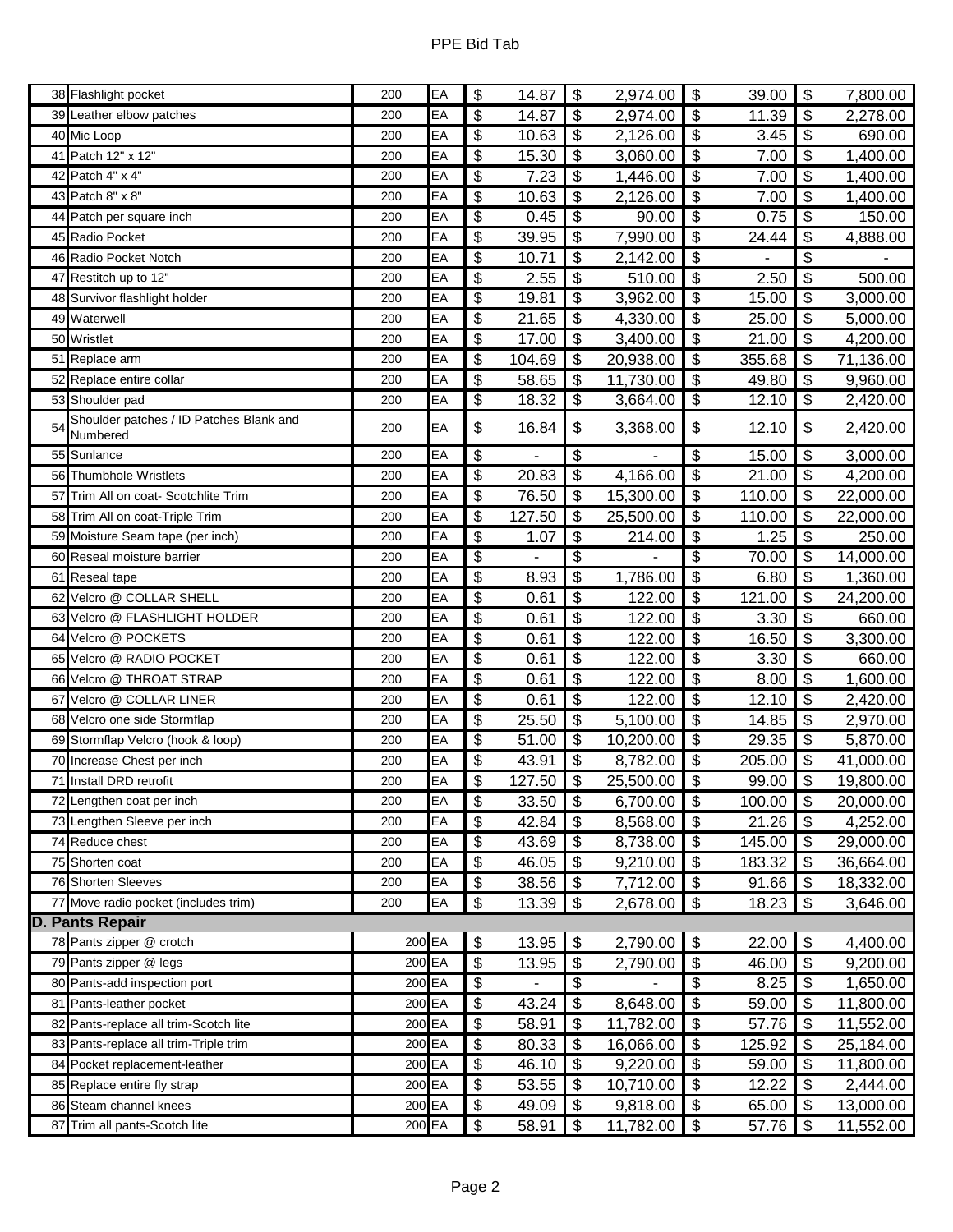|     | 88 Trim all pants-Triple trim                            | 200 EA   |         | $\boldsymbol{\mathsf{\$}}$ | 80.33     | $\boldsymbol{\mathsf{S}}$              | 16,066.00 | $\boldsymbol{\mathsf{S}}$        | 125.92         | $\sqrt[6]{\frac{1}{2}}$                | 25,184.00             |
|-----|----------------------------------------------------------|----------|---------|----------------------------|-----------|----------------------------------------|-----------|----------------------------------|----------------|----------------------------------------|-----------------------|
|     | 89 Velcro @ fly (hook & loop)                            | 200 EA   |         | \$                         | 25.50     | $\sqrt[6]{\frac{1}{2}}$                | 5,100.00  | $\boldsymbol{\mathsf{S}}$        | 17.11          | $\boldsymbol{\mathsf{\$}}$             | 3,422.00              |
| 90  | Velcro one side Fly                                      | 200 EA   |         | \$                         | 11.16     | \$                                     | 2,232.00  | \$                               | 6.60           | \$                                     | 1,320.00              |
|     | 91 Bellow Pocket                                         | 200 EA   |         | $\overline{\mathbf{3}}$    | 40.70     | $\overline{\mathbf{s}}$                | 8,140.00  | $\overline{\boldsymbol{\theta}}$ | 10.00          | $\boldsymbol{\mathsf{\$}}$             | 2,000.00              |
|     | 92 Belt Clip                                             | 200 EA   |         | \$                         | 4.46      | $\boldsymbol{\theta}$                  | 892.00    | \$                               | 17.00          | $\boldsymbol{\mathsf{S}}$              | 3,400.00              |
|     | 93 Belt Loop                                             | 200 EA   |         | \$                         | 13.39     | \$                                     | 2,678.00  | \$                               | 5.00           | \$                                     | 1,000.00              |
|     | 94 Knee Replacement-Leather/Fabric/Arashield             | 200 EA   |         | \$                         | 17.85     | $\overline{\boldsymbol{\mathfrak{s}}}$ | 3,570.00  | $\boldsymbol{\mathsf{S}}$        | 15.00          | $\overline{\boldsymbol{\mathfrak{s}}}$ | 3,000.00              |
| 95  | Reface Pocket-Reinforcement                              | 200 EA   |         | \$                         | 26.78     | \$                                     | 5,356.00  | \$                               | 10.00          | \$                                     | 2,000.00              |
|     | 96 Reinforce knees                                       | 200 EA   |         | \$                         | 22.31     | \$                                     | 4,462.00  | $\boldsymbol{\mathsf{S}}$        | 38.00          | \$                                     | 7,600.00              |
|     | 97 Take up strap                                         | 200 EA   |         | $\overline{\mathbf{3}}$    | 10.63     | $\boldsymbol{\mathsf{S}}$              | 2,126.00  | $\boldsymbol{\mathsf{S}}$        | 2.50           | $\overline{\boldsymbol{\mathfrak{s}}}$ | 500.00                |
|     | 98 Moisture Seam tape (per inch)                         | 200 EA   |         | \$                         | 1.07      | $\overline{\mathbf{G}}$                | 214.00    | \$                               | 1.25           | $\frac{1}{2}$                          | 250.00                |
|     | 99 Reseal moisture barrier                               | 200 EA   |         |                            | no charge |                                        | no charge | \$                               | 70.00          | \$                                     | 14,000.00             |
|     | 100 Reseal tape                                          | 200 EA   |         | \$                         | 8.93      | $\boldsymbol{\mathsf{S}}$              | 1,786.00  | $\boldsymbol{\theta}$            | 6.80           | $\overline{\boldsymbol{\mathfrak{s}}}$ | 1,360.00              |
|     | 101 Velcro @ fly (hook & loop)                           | 200 EA   |         | $\overline{\mathbf{e}}$    | 25.50     | \$                                     | 5,100.00  | \$                               | 17.11          | \$                                     | 3,422.00              |
|     | 102 Velcro one side Fly                                  | 200 EA   |         | $\overline{\mathbf{3}}$    | 11.61     | \$                                     | 2,322.00  | $\overline{\boldsymbol{\theta}}$ | 6.00           | \$                                     | 1,200.00              |
|     | 103 Velcro @ POCKETS                                     | 200 EA   |         | \$                         | 0.61      | \$                                     | 122.00    | \$                               | 19.00          | $\boldsymbol{\mathsf{S}}$              | 3,800.00              |
|     | 104 D-ring-with rivets and leather back                  | 200 EA   |         | \$                         | 4.25      | \$                                     | 850.00    | \$                               | 4.89           | \$                                     | 978.00                |
|     | 105 Grommets                                             | 200 EA   |         | $\overline{\$}$            | 3.89      | \$                                     | 778.00    | $\overline{\mathcal{E}}$         | 1.52           | \$                                     | 304.00                |
|     | 106 Hanging Hook                                         | 200 EA   |         | \$                         | 5.53      | $\overline{\mathcal{L}}$               | 1,106.00  | $\overline{\mathbf{3}}$          | 3.46           | \$                                     | 692.00                |
|     | 107 Hook-with rivets and leather back                    | 200 EA   |         | \$                         | 5.53      | \$                                     | 1,106.00  | $\boldsymbol{\mathsf{S}}$        | 4.89           | \$                                     | 978.00                |
|     | 108 Replace zipper head                                  | 200 EA   |         | $\overline{\$}$            | 4.46      | $\overline{\boldsymbol{\theta}}$       | 892.00    | $\overline{\mathbf{S}}$          | 2.13           | $\overline{\mathbf{3}}$                | 426.00                |
|     | 109 Rivets                                               | 200 EA   |         | \$                         | 1.28      | \$                                     | 256.00    | \$                               | 1.52           | \$                                     | 304.00                |
|     | 110 Snaps                                                | 200 EA   |         | $\overline{\mathcal{E}}$   | 2.23      | \$                                     | 446.00    | \$                               | 2.88           | \$                                     | 576.00                |
|     | 111 Suspender button                                     | 200 EA   |         | $\overline{\mathcal{G}}$   | 4.11      | $\overline{\boldsymbol{\theta}}$       | 822.00    | $\boldsymbol{\theta}$            | 2.88           | $\overline{\mathbf{3}}$                | 576.00                |
|     | 112 Install pass hook or strap                           | 200 EA   |         | \$                         | 10.63     | \$                                     | 2,126.00  | \$                               | 8.56           | \$                                     | $\overline{1},712.00$ |
|     | 113 Increase hips                                        | 200 EA   |         | $\overline{\mathbf{3}}$    | 30.52     | $\boldsymbol{\mathsf{S}}$              | 6,104.00  | $\boldsymbol{\mathsf{S}}$        | 142.00         | \$                                     | 28,400.00             |
|     | 114 Increase Waist per inch                              | 200 EA   |         | \$                         | 20.35     | $\overline{\mathbf{3}}$                | 4,070.00  | \$                               | 142.00         | \$                                     | 28,400.00             |
|     | 115 Lengthen Pant- Wild land (Per Inch)                  | 200 EA   |         | \$                         | 29.45     | \$                                     | 5,890.00  | \$                               | 69.00          | \$                                     | 13,800.00             |
|     | 116 Lengthen pants per inch                              | 200 EA   |         | \$                         | 14.45     | \$                                     | 2,890.00  | \$                               | 69.00          | $\frac{1}{2}$                          | 13,800.00             |
|     | 117 Lengthen Pants-Wild land Gear                        | 200 EA   |         | \$                         | 29.45     | $\boldsymbol{\theta}$                  | 5,890.00  | $\boldsymbol{\theta}$            | 69.00          | \$                                     | 13,800.00             |
|     | 118 Reduce Waist                                         | 200 EA   |         | $\overline{\mathbf{3}}$    | 14.02     | \$                                     | 2,804.00  | $\boldsymbol{\mathsf{S}}$        | 101.00         | \$                                     | 20,200.00             |
|     | 119 Shorten Pants / Liner                                | 200 EA   |         | $\overline{\mathbf{3}}$    | 79.88     | $\overline{\boldsymbol{\mathfrak{s}}}$ | 15,976.00 | $\overline{\mathbf{S}}$          | 92.00          | $\overline{\boldsymbol{\mathfrak{s}}}$ | 18,400.00             |
|     | 120 Shorten Pants-Wild land Gear                         | 200 EA   |         | \$                         | 29.45     | \$                                     | 5,890.00  | \$                               | 92.00          | \$                                     | 18,400.00             |
|     | 121 Move knees up 1"<br><b>E. Miscellaneous Services</b> | $200$ EA |         | \$                         | 13.39     | $\boldsymbol{\mathsf{S}}$              | 2,678.00  | $\boldsymbol{\mathsf{S}}$        | 16.50          | $\overline{\mathfrak{s}}$              | 3,300.00              |
|     | 122 Move radio pocket (includes trim)                    |          | 10 EA   | $\boldsymbol{\mathsf{S}}$  | 13.39     | $\sqrt{3}$                             | 133.90 \$ |                                  | 13.73          | $\boldsymbol{\mathsf{S}}$              | 137.30                |
|     | 123 SCBA accountability tags-bottle                      |          | $20$ EA | $\boldsymbol{\mathsf{S}}$  | 22.46     | $\boldsymbol{\mathsf{S}}$              | 449.20    | \$                               | 29.80          | $\boldsymbol{\mathsf{S}}$              | 596.00                |
|     | 124 SCBA Package (shoulder and bottle)                   |          | $20$ EA | $\overline{\$}$            | 34.90     | $\boldsymbol{\mathsf{s}}$              | 698.00    | $\sqrt{3}$                       | 59.00          | $\overline{\boldsymbol{\mathfrak{s}}}$ | 1,180.00              |
|     | 125 SCBA shoulder tag                                    |          | 20 EA   | \$                         | 16.84     | \$                                     | 336.80    | $\boldsymbol{\mathsf{S}}$        | 29.80          | \$                                     | 596.00                |
|     | 126 Barcoding                                            |          | 1EA     | \$                         |           | \$                                     |           | \$                               | 7.25           | $\overline{\mathbf{3}}$                | 7.25                  |
|     | 127 Hanging name patch-letters included                  |          | 50 EA   | \$                         | 56.23     | $\overline{\mathbf{S}}$                | 2,811.50  | $\overline{\mathbf{3}}$          | 32.00          | $\boldsymbol{\mathsf{S}}$              | 1,600.00              |
| 128 | Letters sewn on directly on garment                      |          | 50 EA   | \$                         | 4.25      | \$                                     | 212.50    | $\boldsymbol{\mathsf{S}}$        | 19.00          | \$                                     | 950.00                |
|     | 129 Loose name patch-includes letters                    |          | $20$ EA | $\boldsymbol{\mathsf{S}}$  | 32.13     | $\boldsymbol{\mathsf{S}}$              | 642.60    | $\sqrt[6]{\frac{1}{2}}$          | 66.00          | \$                                     | 1,320.00              |
|     | 130 NFPA class                                           |          | 4EA     | \$                         |           | \$                                     |           | \$                               | $\overline{a}$ | $\boldsymbol{\mathsf{S}}$              |                       |
|     | 131 Remove letters                                       |          | 20 EA   | \$                         | 8.93      | \$                                     | 178.60    | $\boldsymbol{\mathsf{S}}$        | 14.00          | \$                                     | 280.00                |
|     | 132 Replace helmet label                                 |          | EA      | \$                         |           | \$                                     |           | \$                               | 1.73           | \$                                     | 1.73                  |
|     | 133 Bartack                                              |          | 50 EA   | \$                         | 4.11      | \$                                     | 205.50    | $\boldsymbol{\mathsf{S}}$        | 1.50           | \$                                     | 75.00                 |
| 134 | Binding tape per inch                                    | 100 EA   |         | \$                         | 0.32      | \$                                     | 32.00     | $\frac{1}{2}$                    | 0.45           | \$                                     | 45.00                 |
|     | 135 Letters                                              |          | $20$ EA | $\boldsymbol{\mathsf{S}}$  | 2.80      | $\boldsymbol{\mathsf{S}}$              | 56.00     | $\sqrt[6]{\frac{1}{2}}$          | 2.50           | $\boldsymbol{\mathsf{S}}$              | 50.00                 |
|     | 136 Name patch w/ Velcro-letters included                | 100 EA   |         | \$                         | 32.13     | \$                                     | 3,213.00  | $\boldsymbol{\mathsf{S}}$        | 18.34          | $\boldsymbol{\mathsf{S}}$              | 1,834.00              |
|     | 137 Replace Trim (per foot)                              |          | 50 EA   | \$                         | 10.20     | \$                                     | 510.00    | $\boldsymbol{\theta}$            | 9.91           | \$                                     | 495.50                |
|     | 138 Replace liner                                        |          | 20 EA   | \$                         |           | \$                                     |           | \$                               | 224.00         | \$                                     | 4,480.00              |
|     |                                                          |          |         |                            |           |                                        |           |                                  |                |                                        |                       |